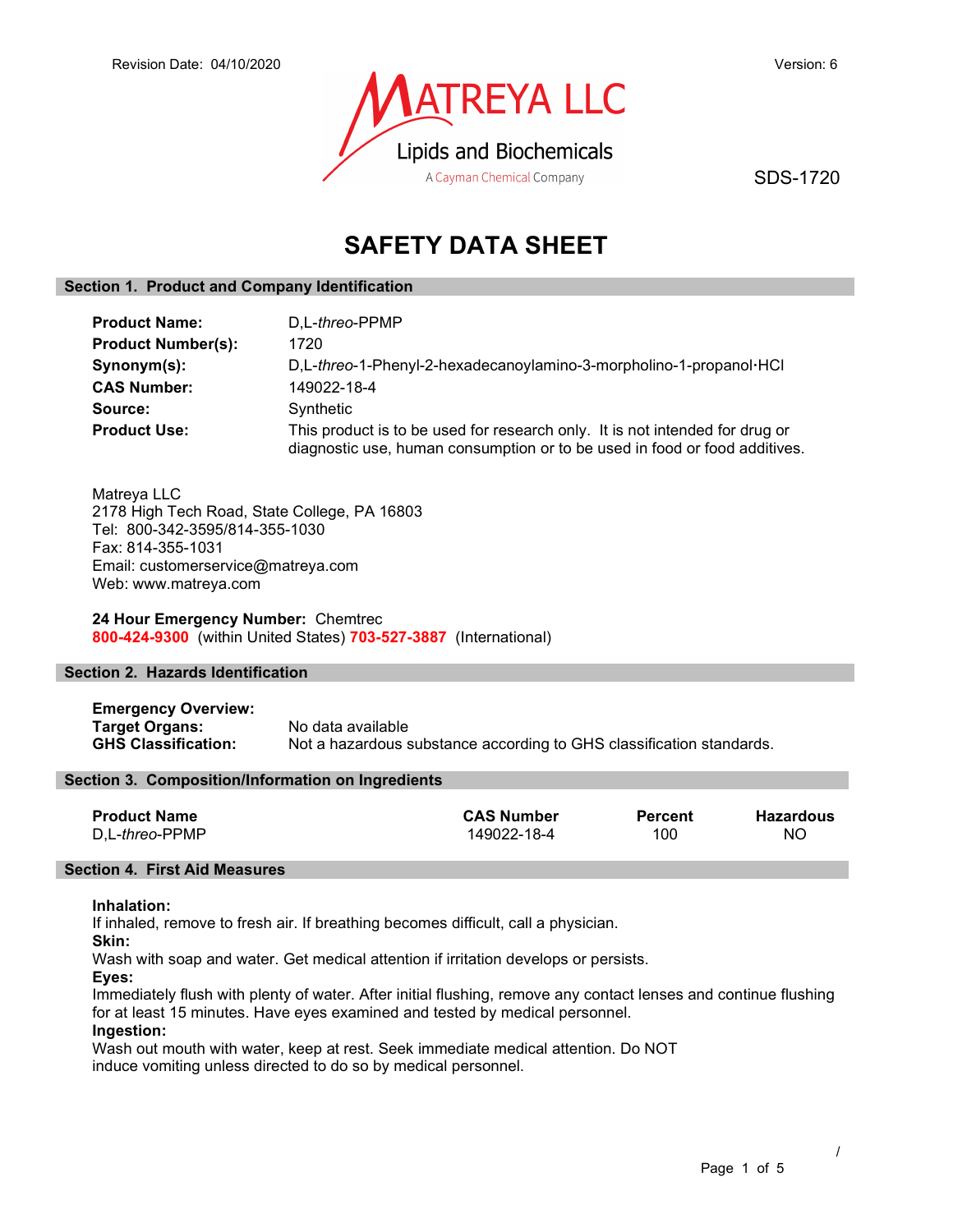### Section 5. Fire Fighting Measures

### Suitable extinguishing media:

Use dry chemical, alcohol-resistant appropriate foam, carbon dioxide, or water spray. Specific hazards arising from the chemical: No data available Special protective actions for fire fighters: No data available Special protective equipment for fire fighters: Wear breathing apparatus and use water spray to keep fire-exposed containers cool.

### Section 6. Accidental Release Measures

### Personal precautions:

Wear appropriate personal protective equipment. After contact with skin, wash immediately with plenty of water.

Environmental precautions:

Do not let product enter drains.

### Methods and Materials for containment and cleaning up:

Sweep up and keep in suitable, closed container for disposal.

### Section 7. Handling and Storage

### Precautions for safe handling:

Avoid contact with eyes, skin or clothing. Do not ingest. Use only with adequate ventilation. Keep sealed when not in use. Wear appropriate personal protective equipment.

### Conditions for safe storage, including incompatibilities:

Recommended storage temperature: -20°C. Keep container tightly closed in a dry and well-ventilated place.

### Section 8. Exposure Controls/Personal Protection

This product contains no substances with occupational exposure limit values.

### Engineering Controls:

No specific ventilation required.

### Personal Protective Equipment:

### Respiratory protection:

Respiratory protection is not required. Where protection from nuisance levels of dusts are desired, use type N95 (US) or type P1 (EN 143) dust masks. Use respirators and components tested and approved under appropriate government standards such as NIOSH (US) or CEN (EU).

### Hand protection:

For prolonged or repeated contact use protective gloves. Recommended: Nitrile rubber Eye protection:

Safety eyewear should be worn at all times to avoid exposure to liquid splashes, mists, or dusts. Recommended: Safety glasses with side shields or goggles.

### Skin protection:

Protective clothing should be selected specifically for the working place, depending on concentration and quantity of the hazardous substances handled. Recommended: Lab coat

### Section 9. Physical and Chemical Properties

Appearance: Solid Odor: No data available **Odor threshold:** No data available pH: No data available Melting/Freezing point: No data available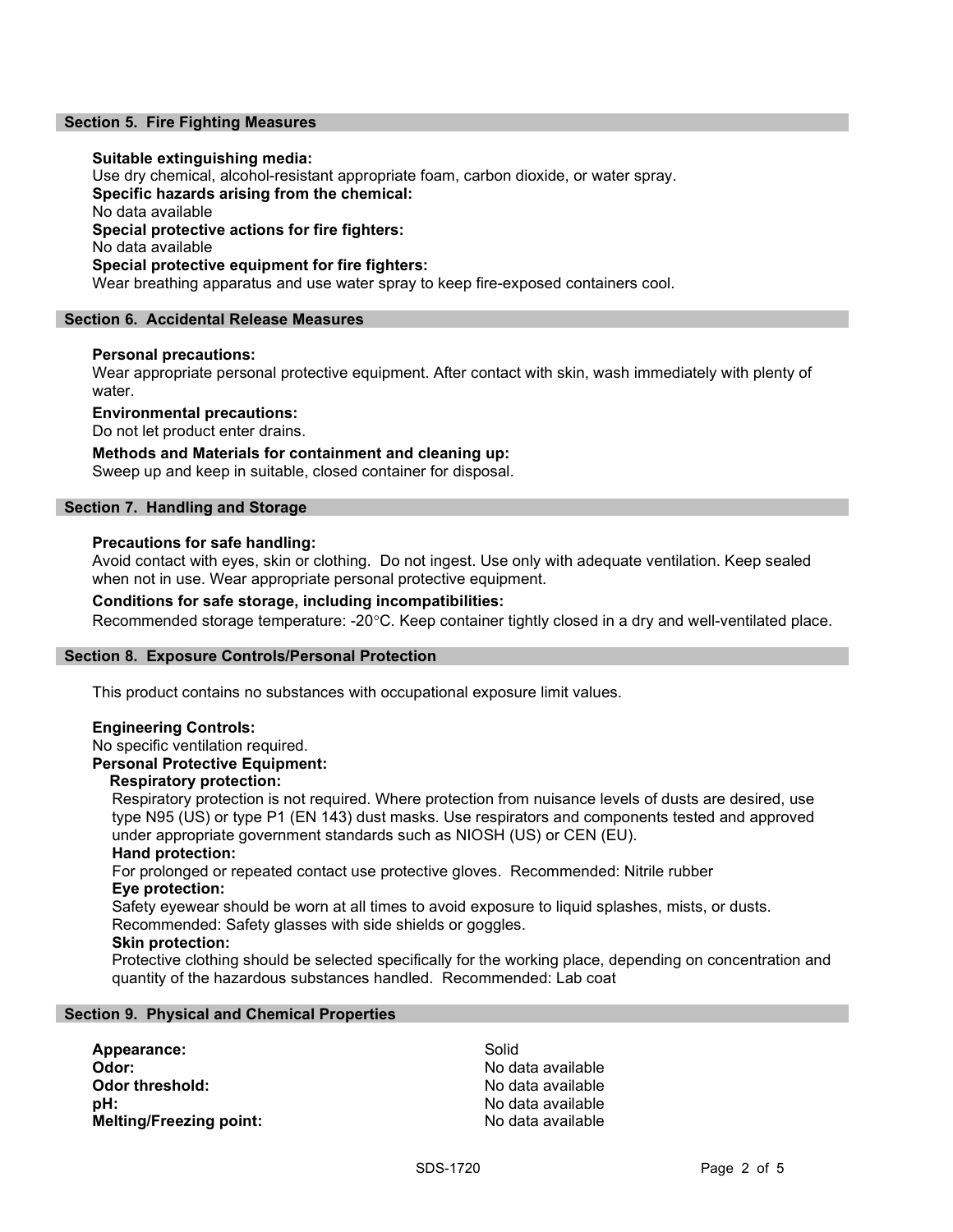Initial boiling point and boiling range: No data available Flash point: No data available<br>
Evaporation rate: No data available Evaporation rate: Flammability (solid, gas): No data available Upper/Lower flammability or explosive limit: No data available **Vapor pressure:** No data available values and the values of the values of the values of the values of the values of the values of the values of the values of the values of the values of the values of the values of the val Vapor density: No data available Relative density: No data available Solubility (ies): Alcohols, chloroform Partition coefficient (n-octanol/water): No data available<br>
Auto-ignition temperature: No data available Auto-ignition temperature: Decomposition temperature: No data available **Viscosity:** No data available Molecular formula: C<sub>29</sub>H<sub>50</sub>N<sub>2</sub>O<sub>3</sub>·HCl Molecular weight: 511

### Section 10. Stability and Reactivity

### Reactivity:

Stable under recommended storage conditions.

### Chemical stability:

Stable under recommended storage conditions.

Possibility of hazardous reaction: No data available

Conditions to avoid: No data available

Incompatible materials:

No data available

Hazardous decomposition products: No data available

### Section 11. Toxicological Information

Acute toxicity: No data available

Skin corrosion / irritation: No data available

Serious eye damage / irritation: No data available Respiratory or skin sensitization: No data available

Germ cell mutagenicity: No data available

### Carcinogenicity:

No component of this product present at levels greater than or equal to 0.1% is identified as a carcinogen or potential carcinogen by IARC, ACGIH, NTP or OSHA.

## Reproductive toxicity:

No data available

### Specific target organ toxicity - single exposure: No data available

Specific target organ toxicity - repeated exposure:

No data available

Aspiration hazard: No data available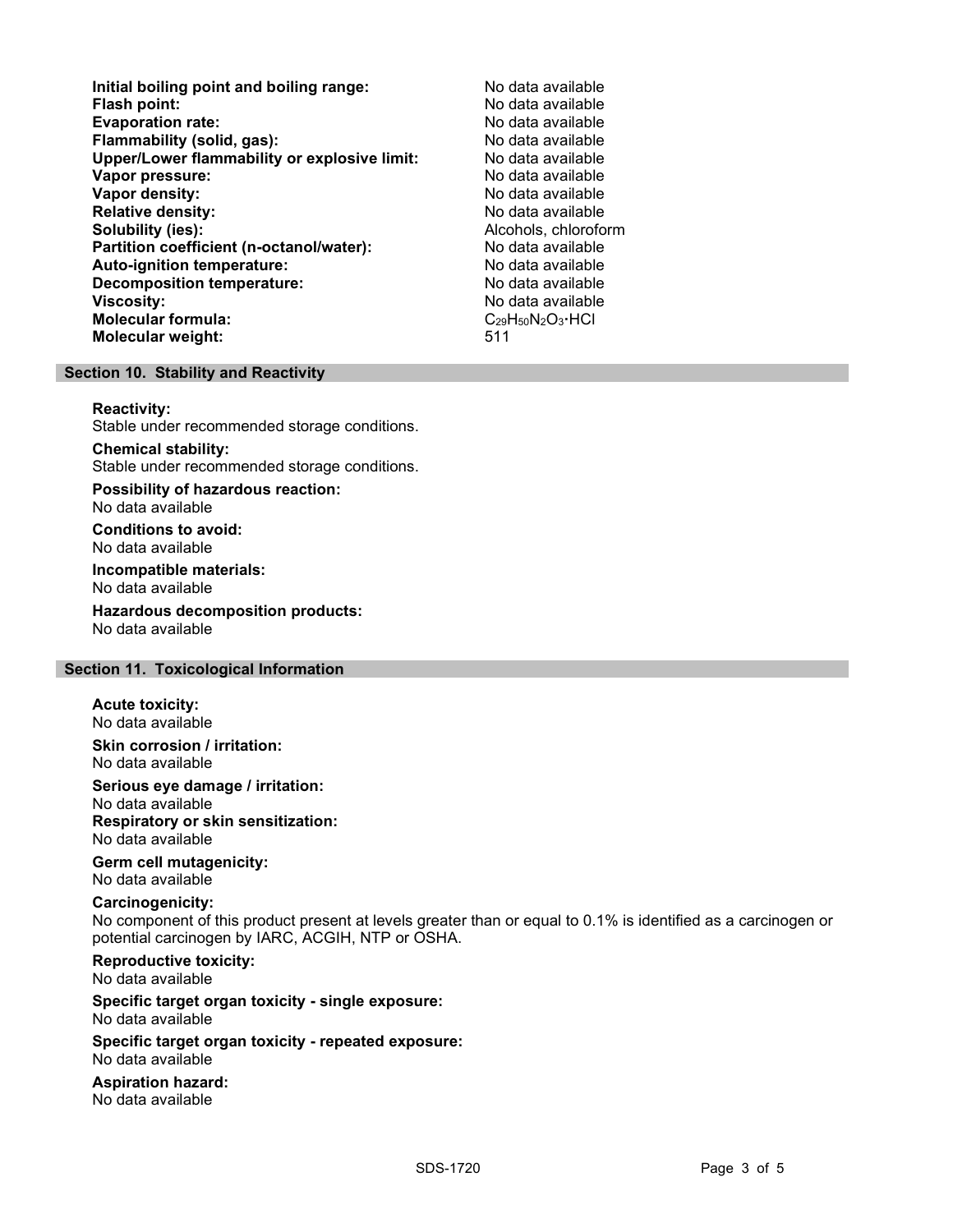### Section 12. Ecological Information

### Toxicity: No ecological data available for this product. Persistence and degradability: No data available Bioaccumulative potential: No data available Bioaccumulation: No data available Mobility in soil: No data available Other adverse effects: No data available

### Section 13. Disposal Consideration

### Disposal methods:

Observe all federal, state and local environmental regulations.

### Section 14. Transportation Information

| DOT (US)<br><b>UN Number:</b>                       | Not dangerous goods |
|-----------------------------------------------------|---------------------|
| <b>Land Transport ADR/RID</b><br><b>UN Number:</b>  | Not dangerous goods |
| <b>Maritime Transport IMDG</b><br><b>UN Number:</b> | Not dangerous goods |
| <b>Air Transport ICAO/IATA</b><br><b>UN Number:</b> | Not dangerous goods |

### Section 15. Regulatory Information

| <b>Product Name</b>     |  |
|-------------------------|--|
| D,L- <i>threo</i> -PPMP |  |

**CAS Number** 149022-18-4

### SARA 302 Components:

No chemicals in this material are subject to the reporting requirements of SARA Title III, Section 302.

### SARA 313 Components:

This material does not contain any chemical components with known CAS numbers that exceed the threshold (De Minimis) reporting levels established by SARA Title III, Section 313.

### SARA 311/312 Hazards:

No 311/312 SARA Hazards

### California Prop. 65 Components:

This product does not contain any chemicals known to State of California to cause cancer, birth, or any other reproductive defects.